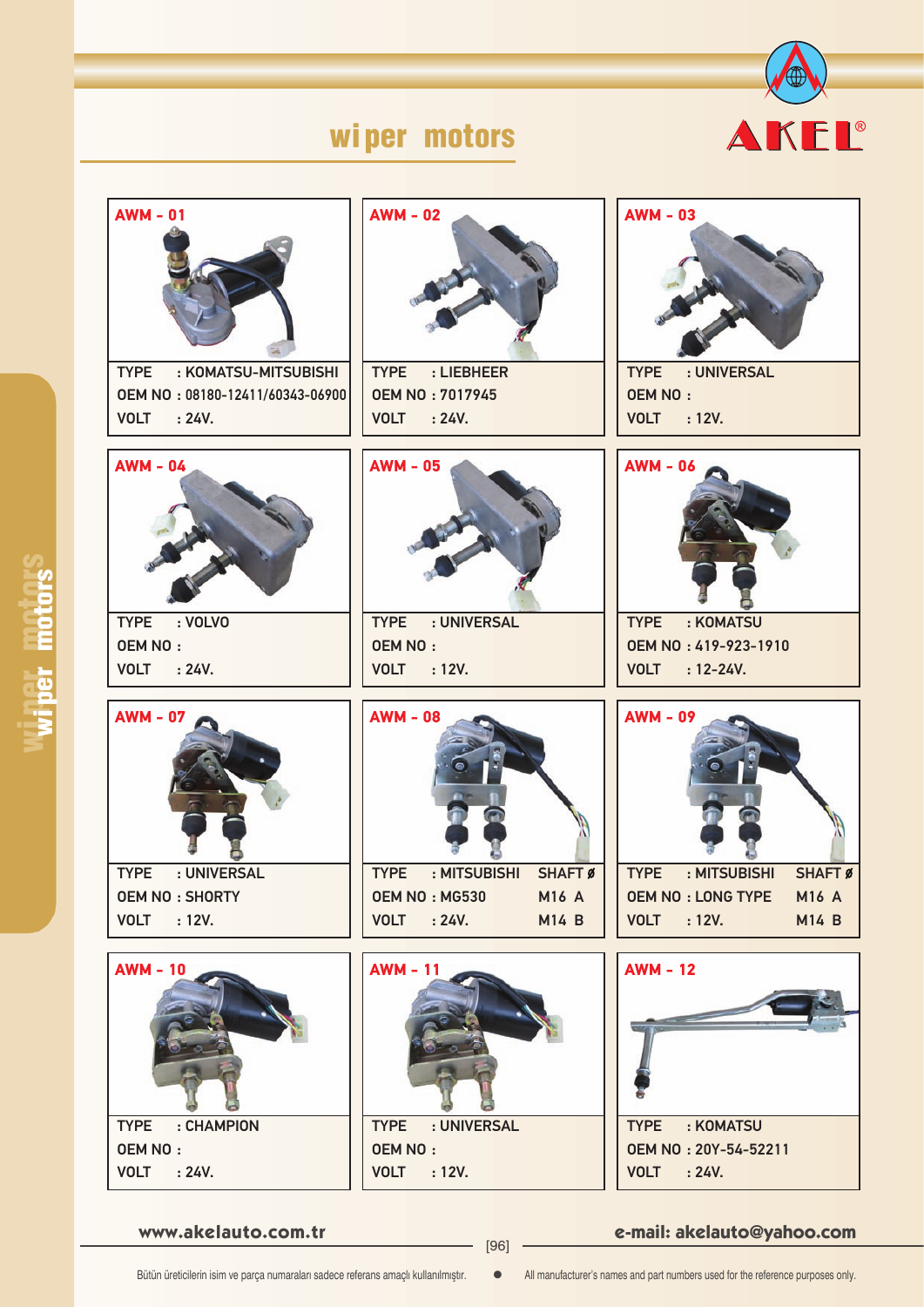

### wi per motors



wi per motors

wiper motors

**www.akelauto.com.tr e-mail: akelauto@yahoo.com** [97]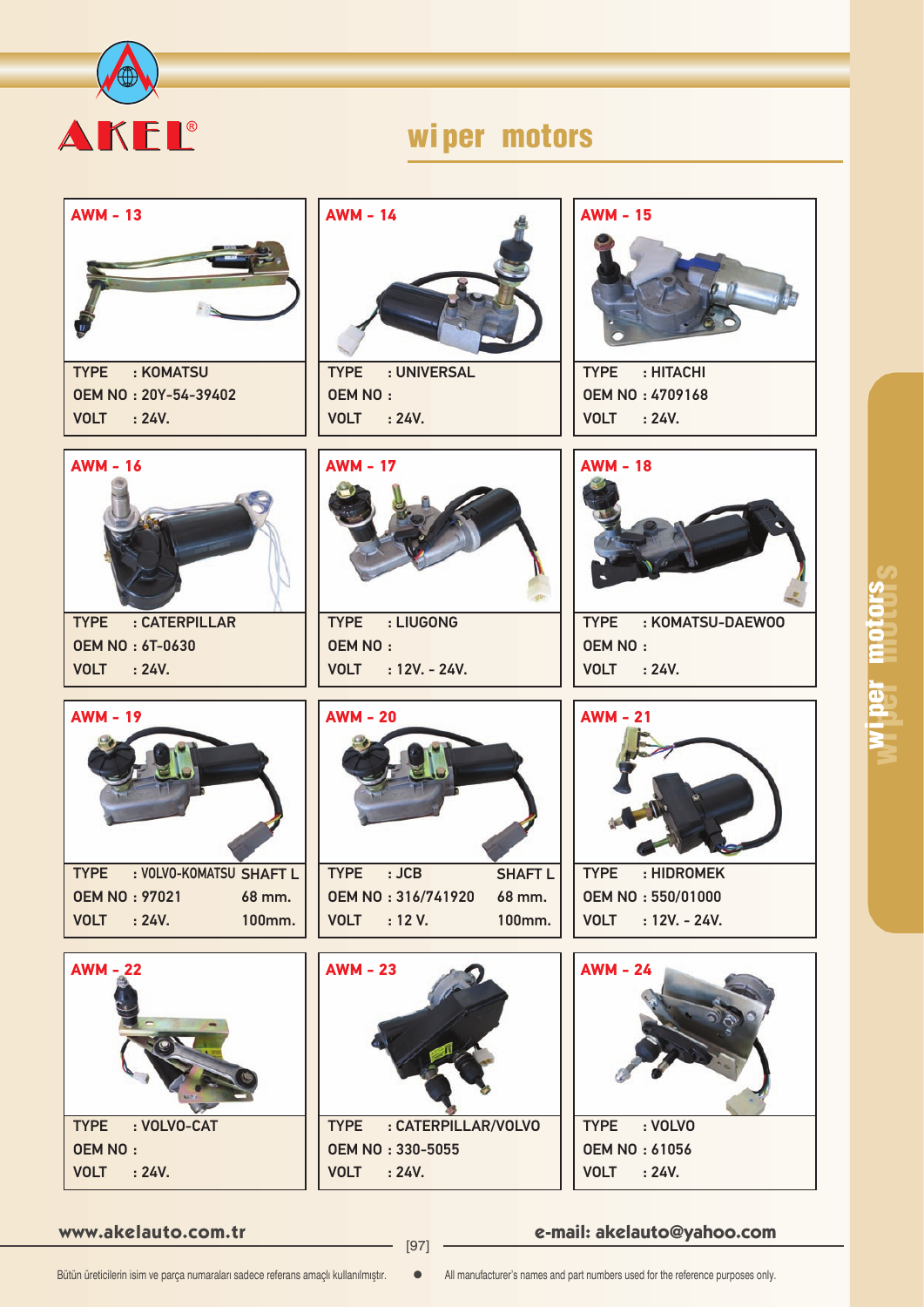# wi per motors



| <b>AWM - 25</b>                                                                              | $AWM - 26$                                                                          | <b>AWM - 27</b>                                                 |
|----------------------------------------------------------------------------------------------|-------------------------------------------------------------------------------------|-----------------------------------------------------------------|
| <b>TYPE</b>                                                                                  | <b>TYPE</b>                                                                         | : VOLVO/CAT                                                     |
| : KOMATSU-JCB                                                                                | : CATERPILLAR                                                                       | <b>TYPE</b>                                                     |
| OEM NO: 17A-Z11-2512                                                                         | <b>OEM NO: 346-7441</b>                                                             | <b>OEM NO: 11039529</b>                                         |
| <b>VOLT</b>                                                                                  | :24V.                                                                               | <b>VOLT</b>                                                     |
| : 24V.                                                                                       | <b>VOLT</b>                                                                         | :24V.                                                           |
| <b>AWM - 28</b><br><b>TYPE</b><br>: CATERPILLAR<br>OEM NO: 134-0392<br><b>VOLT</b><br>: 24V. | <b>AWM - 29</b><br>: VOLVO<br><b>TYPE</b><br><b>OEM NO:</b><br><b>VOLT</b><br>:24V. | <b>AWM - 30</b><br>: UNIVERSAL<br><b>TYPE</b><br><b>OEM NO:</b> |
| <b>AWM - 31</b>                                                                              | <b>AWM - 32</b>                                                                     | <b>AWM - 33</b>                                                 |
| <b>TYPE</b>                                                                                  | <b>TYPE</b>                                                                         | <b>TYPE</b>                                                     |
| : UNIVERSAL                                                                                  | : UNIVERSAL                                                                         | : UNIVERSAL                                                     |
| <b>OEM NO: LONG TYPE</b>                                                                     | <b>OEM NO: LONG TYPE</b>                                                            | <b>OEM NO: SHORT TYPE</b>                                       |
| $AWM - 34$                                                                                   | <b>AWM - 35</b>                                                                     | $AWM - 36$                                                      |
| <b>TYPE</b>                                                                                  | <b>TYPE</b>                                                                         | <b>TYPE</b>                                                     |
| : UNIVERSAL                                                                                  | : KOMATSU/HITACHI                                                                   | : UNIVERSAL                                                     |
| <b>OEM NO: MG 530</b>                                                                        | OEM NO: 20Y-06-15240                                                                | <b>OEM NO:</b>                                                  |

**www.akelauto.com.tr e-mail: akelauto@yahoo.com** [98]

Bütün üreticilerin isim ve parça numaraları sadece referans amaçlı kullanılmıştır.  $\bullet$  All manufacturer's names and part numbers used for the reference purposes only.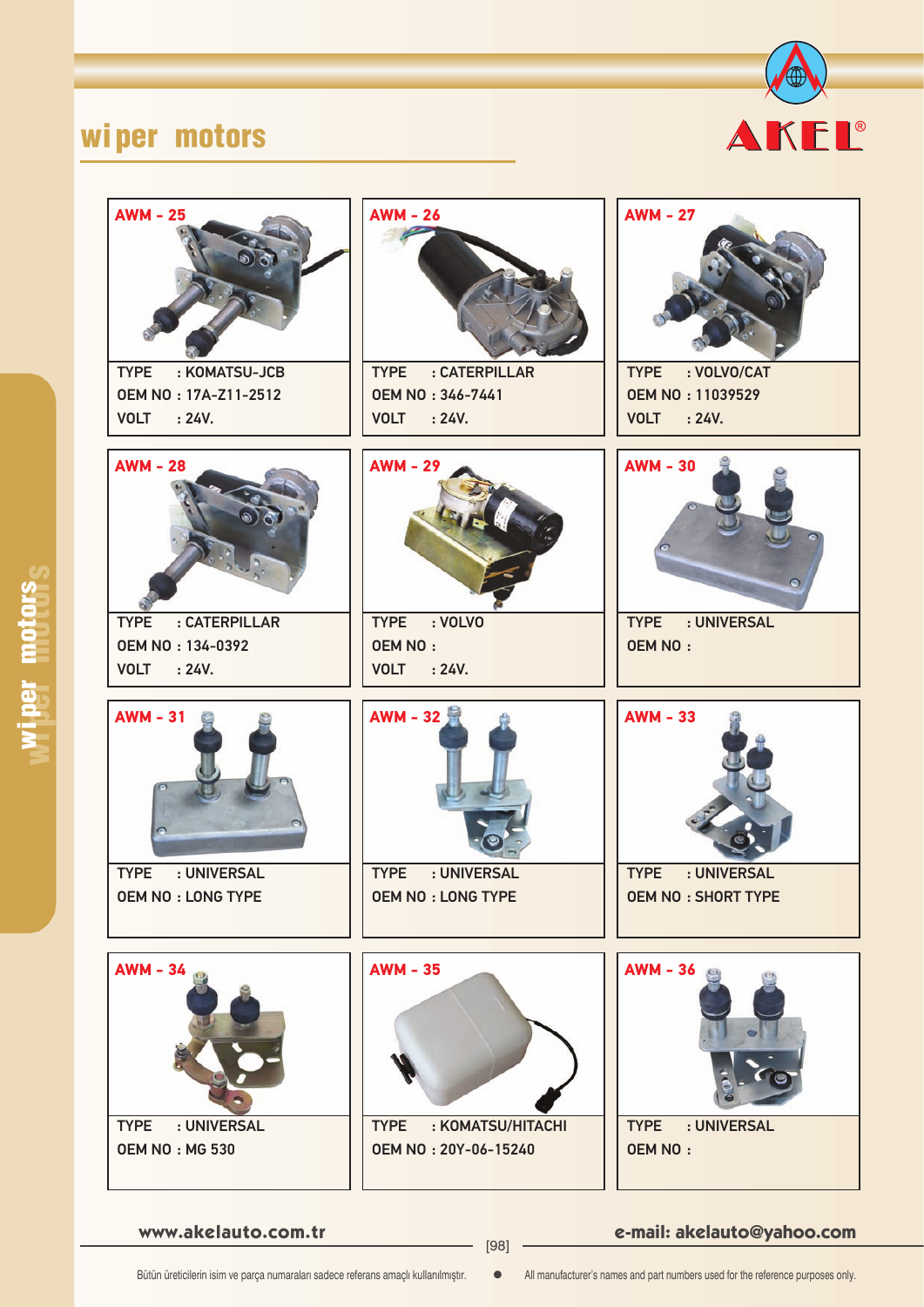

## wi per motors

| <b>AWM - 37</b><br><b>TYPE</b><br>: HIDROMEK  | <b>AWM - 38</b><br>: VOLVO<br><b>TYPE</b> | <b>AWM - 39</b><br><b>TYPE</b><br>: CATERPILLAR |
|-----------------------------------------------|-------------------------------------------|-------------------------------------------------|
| <b>OEM NO: 555/06610</b>                      | <b>OEM NO:</b>                            | <b>OEM NO: 189-8622</b>                         |
| <b>VOLT</b><br>$\sim$ 10                      | : 24V.<br><b>VOLT</b>                     | <b>VOLT</b><br>: 24V.                           |
| <b>AWM - 40</b><br>: VOLVO<br><b>TYPE</b>     | <b>AWM - 41</b><br>: VOLVO<br><b>TYPE</b> | <b>AWM - 42</b><br><b>TYPE</b><br>: VOLVO       |
| OEM NO: 11444264/15190412                     | <b>OEM NO:</b>                            | <b>OEM NO:</b>                                  |
| <b>VOLT</b><br>:24V.                          |                                           |                                                 |
|                                               |                                           |                                                 |
| <b>AWM - 43</b>                               | $AWM - 44$                                | <b>AWM - 45</b>                                 |
| <b>TYPE</b><br>: CATERPILLAR                  | <b>TYPE</b><br>: CATERPILLAR              | : VOLVO/CAT<br><b>TYPE</b>                      |
| <b>OEM NO:</b>                                | <b>OEM NO: 248-7988</b>                   | OEM NO: 11039529/135-0611                       |
|                                               |                                           | <b>VOLT</b><br>: 24V.                           |
| <b>AWM - 46</b><br><b>TYPE</b><br>: CAT/VOLVO | <b>AWM - 47</b><br><b>TYPE</b><br>$:$ CAT | $AWM - 483$<br>: VOLVO<br><b>TYPE</b>           |

**www.akelauto.com.tr e-mail: akelauto@yahoo.com** [99]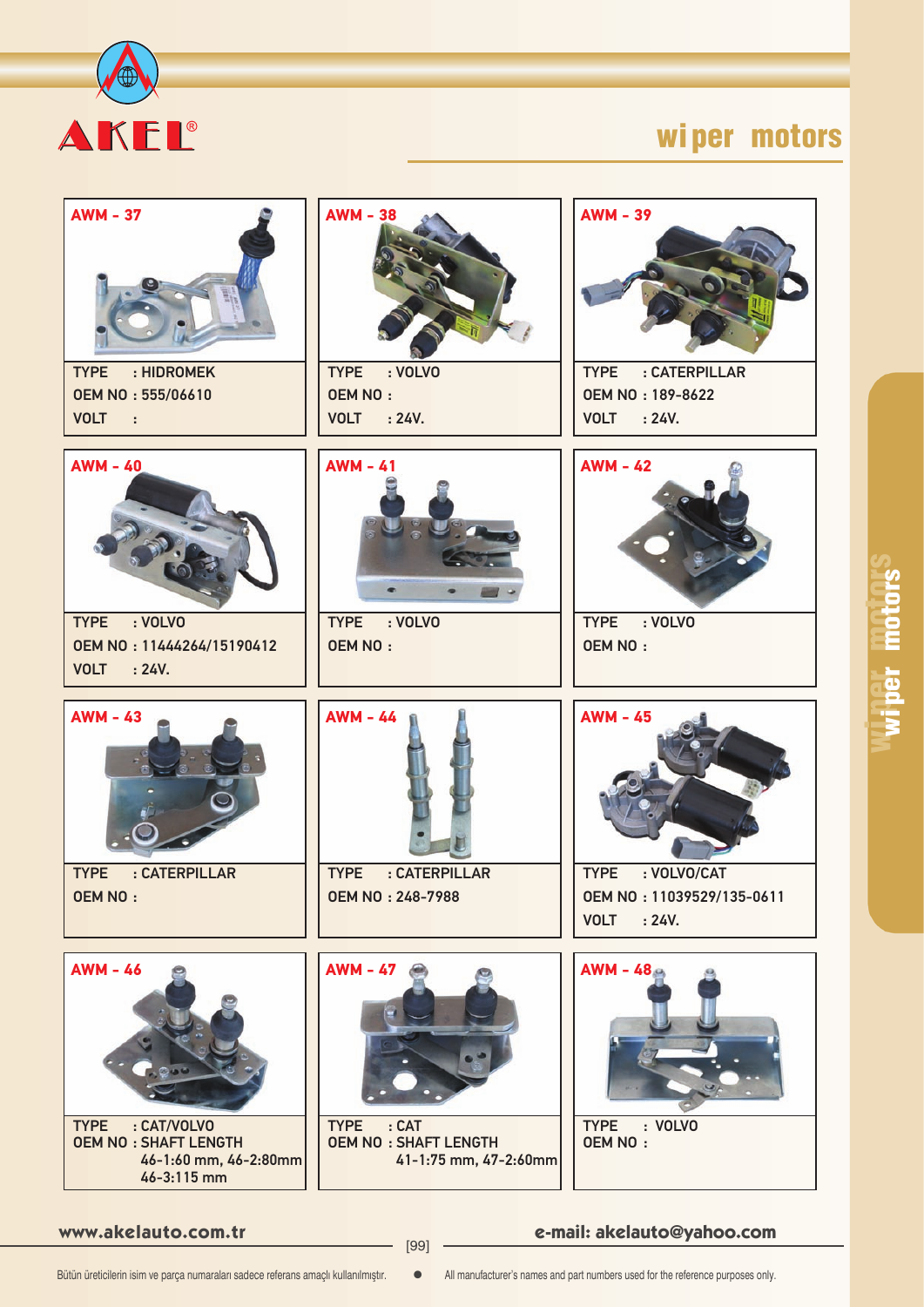#### wiper motors





#### **www.akelauto.com.tr e-mail: akelauto@yahoo.com** [100]